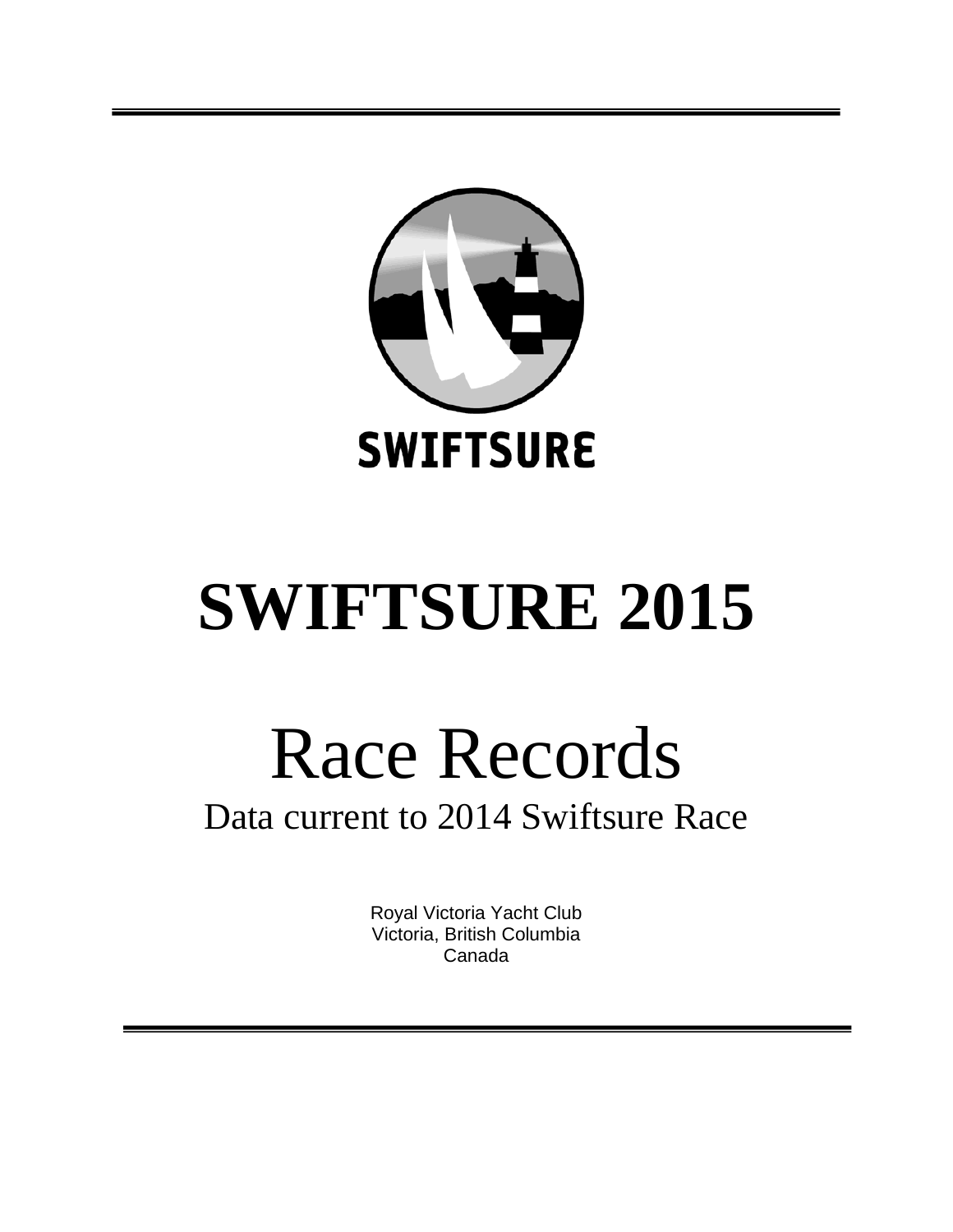

1998, 1999, 2005, 2006, 2007, 2008, 2009, 2010, 2011, 2012, 2013, 2014, 2015

## **Swiftsure Committee**

Royal Victoria Yacht Club 3475 Ripon Road Victoria, BC V8R 6H1 Canada (250) 592-9098 info@swiftsure.org [www.swiftsure.org](http://www.swiftsure.org/)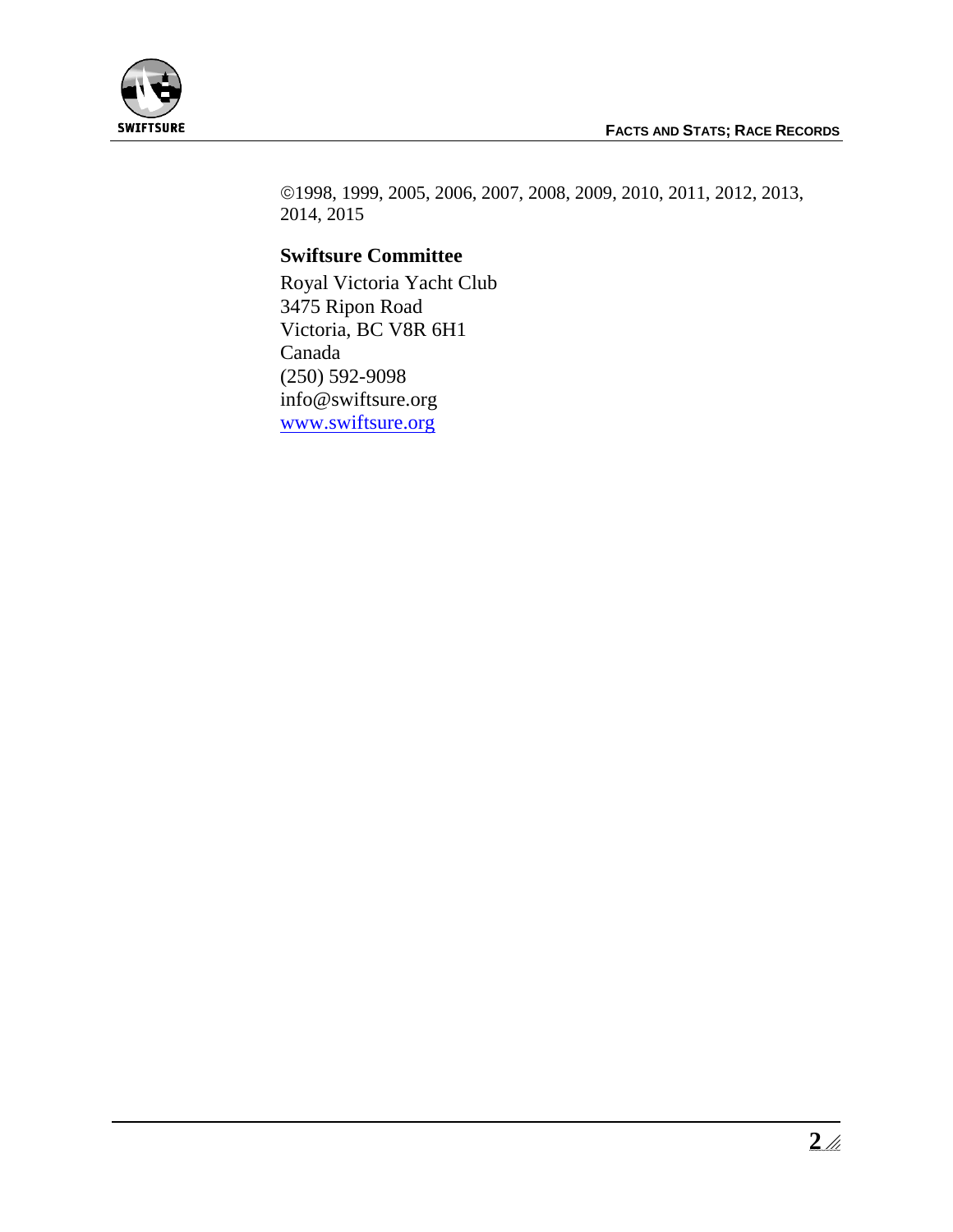

# **RACE RECORDS**

#### **INTRODUCTION**

Over the years, thousands of boats have participated in the Swiftsure International Yacht Race. For many, just being in the event is a personal triumph and a long-standing memory. For others, it is an annual rite as many skippers and crews come back to face a new challenge.

Each year, some new yachts appear, sometimes with first-timers, sometimes with hardened Swiftsure veterans at the helm. In other cases, boat names are very familiar but have changed hands.

#### **FASTEST/SLOWEST SUMMARY**

A summary of certain Swiftsure records has been developed - both the fastest elapsed and corrected times for the various races and the winners that took the longest to gain their achievements. Other records, such as the last to finish are of mixed distinction but still show that the Swiftsure International Yacht Race requires stamina, endurance and concentration. It is about personal challenges as well as vying with other yachts.

*Note 1: From 1963 to 1971, official results based on finish times and the time allowances were applied. Data recalculated to show elapsed times. Note 2: From 2000, the course length for Fastest Elapsed Times calculations is 140.4 N.M. vs 136.8 N.M. for Pyewacket's 1996 record, a distance of 3.6 N.M. longer.*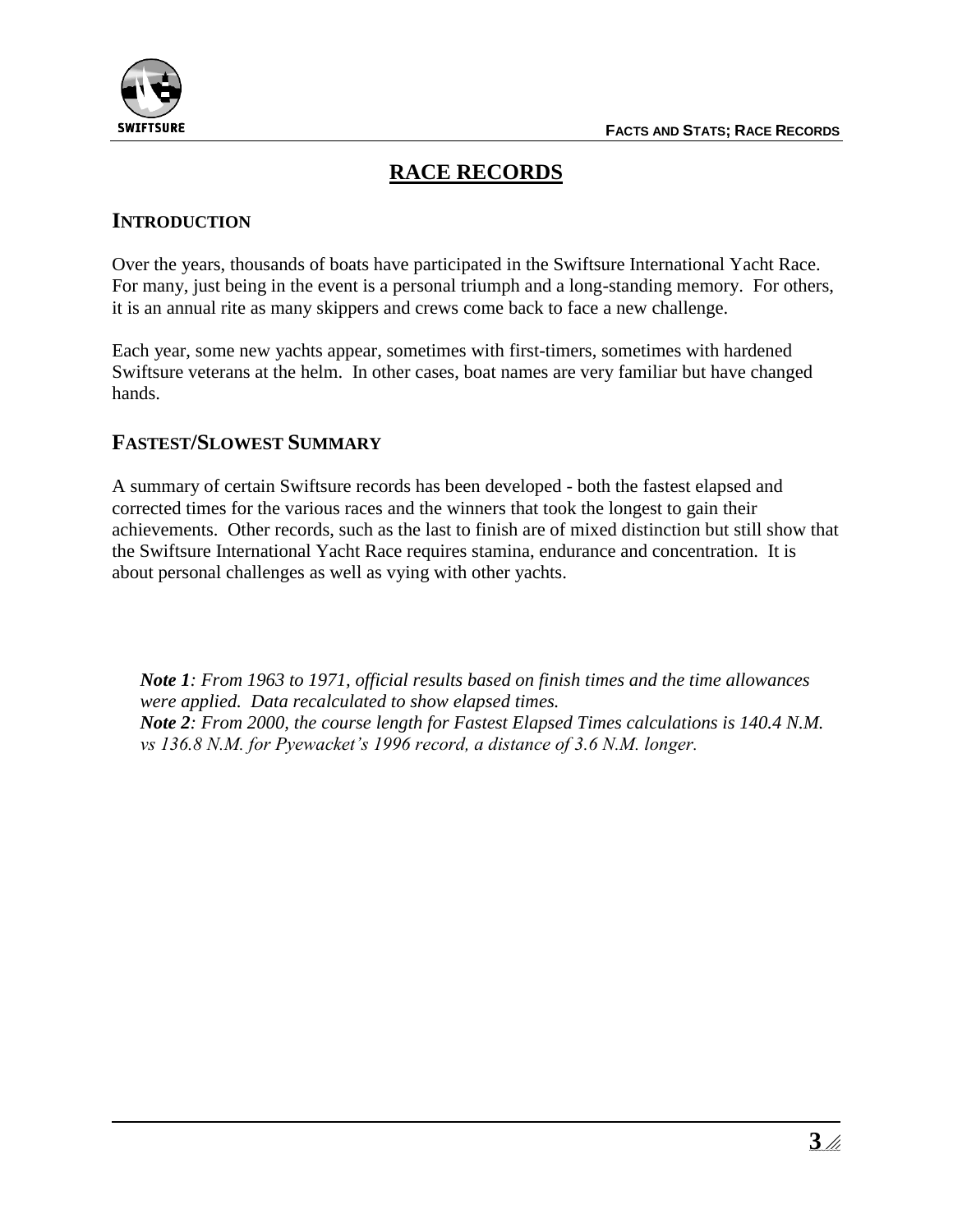

# **MONOHULL**

# **A) SWIFTSURE LIGHTSHIP CLASSIC**

1. Fastest Elapsed Times for First Boat Home - under 24 hours from start

| hr.:min.:sec. |                         |             |                            |
|---------------|-------------------------|-------------|----------------------------|
| 15:08:02      | <b>Braveheart</b>       | <b>PHRF</b> | 2007                       |
| 16:48:52      | Coruba                  | <b>PHRF</b> | 2005 (Based on 140.4 N.M)  |
| 16:45:39      | Pyewacket               | <b>PHRF</b> | 1996 (Based on 136.8 N.M.) |
| 17:44:11      | Cassiopeia              | <b>PHRF</b> | 1997                       |
| 17:52:33      | Cassiopeia              | PHRF        | 1995                       |
| 20:36:35      | <b>Windward Passage</b> | <b>IOR</b>  | 1978                       |
| 21:11:50      | Meridian                | <b>PHRF</b> | 1991                       |
| 21:37:19      | Heather                 | <b>IOR</b>  | 1991                       |
| 21:43:03      | Charley                 | <b>IOR</b>  | 1984                       |
| 21:45:58      | Sorcery                 | <b>IOR</b>  | 1986                       |
| 21:55:06      | Allure                  | <b>IOR</b>  | 1990                       |
| 22:01:03      | Meridian                | <b>PHRF</b> | 1990                       |
| 22:28:17      | Jam                     | <b>PHRF</b> | 2001                       |
| 22:52:40      | Rage                    | <b>PHRF</b> | 1994                       |
| 23:38:46      | Rage                    | PHRF        | 1993                       |
| 23:53:00      | <b>Endless Summer</b>   | <b>IOR</b>  | 1972                       |

#### 2. Fastest Corrected Times for Swiftsure Winners - 24 hours or less

| 17:21:48 | Coruba                | <b>PHRF</b> | 2007 |
|----------|-----------------------|-------------|------|
| 18:23:12 | Atalanta              | <b>PHRF</b> | 1997 |
| 19:02:14 | Coruba                | <b>PHRF</b> | 2005 |
| 19:26:02 | Cassiopeia            | <b>PHRF</b> | 1995 |
| 19:32:26 | Cassiopeia            | <b>PHRF</b> | 1996 |
| 20:07:27 | Sachem                | <b>IOR</b>  | 1978 |
| 20:35:27 | Atalanta              | <b>PHRF</b> | 1990 |
| 20:51:24 | Allure                | <b>IOR</b>  | 1990 |
| 21:16:06 | <b>Slick Silver</b>   | <b>IOR</b>  | 1983 |
| 21:25:27 | Meridian              | <b>PHRF</b> | 1991 |
| 21:42:43 | Charley               | <b>IOR</b>  | 1984 |
| 21:43:21 | Pearce Arrow          | <b>IOR</b>  | 1979 |
| 21:45:18 | Sorcery               | <b>IOR</b>  | 1986 |
| 21:58:14 | Surprise              | <b>PHRF</b> | 1983 |
| 22:14:15 | Jam                   | <b>PHRF</b> | 2001 |
| 22:47:37 | Apparition            | <b>PHRF</b> | 1978 |
| 23:17:18 | <b>Endless Summer</b> | <b>IOR</b>  | 1972 |
| 23:17:25 | Sachem                | <b>IOR</b>  | 1988 |
| 23:46:35 | Jeunesse II           | <b>PHRF</b> | 1972 |
| 23:56:48 | Coruba                | PHRF        | 2003 |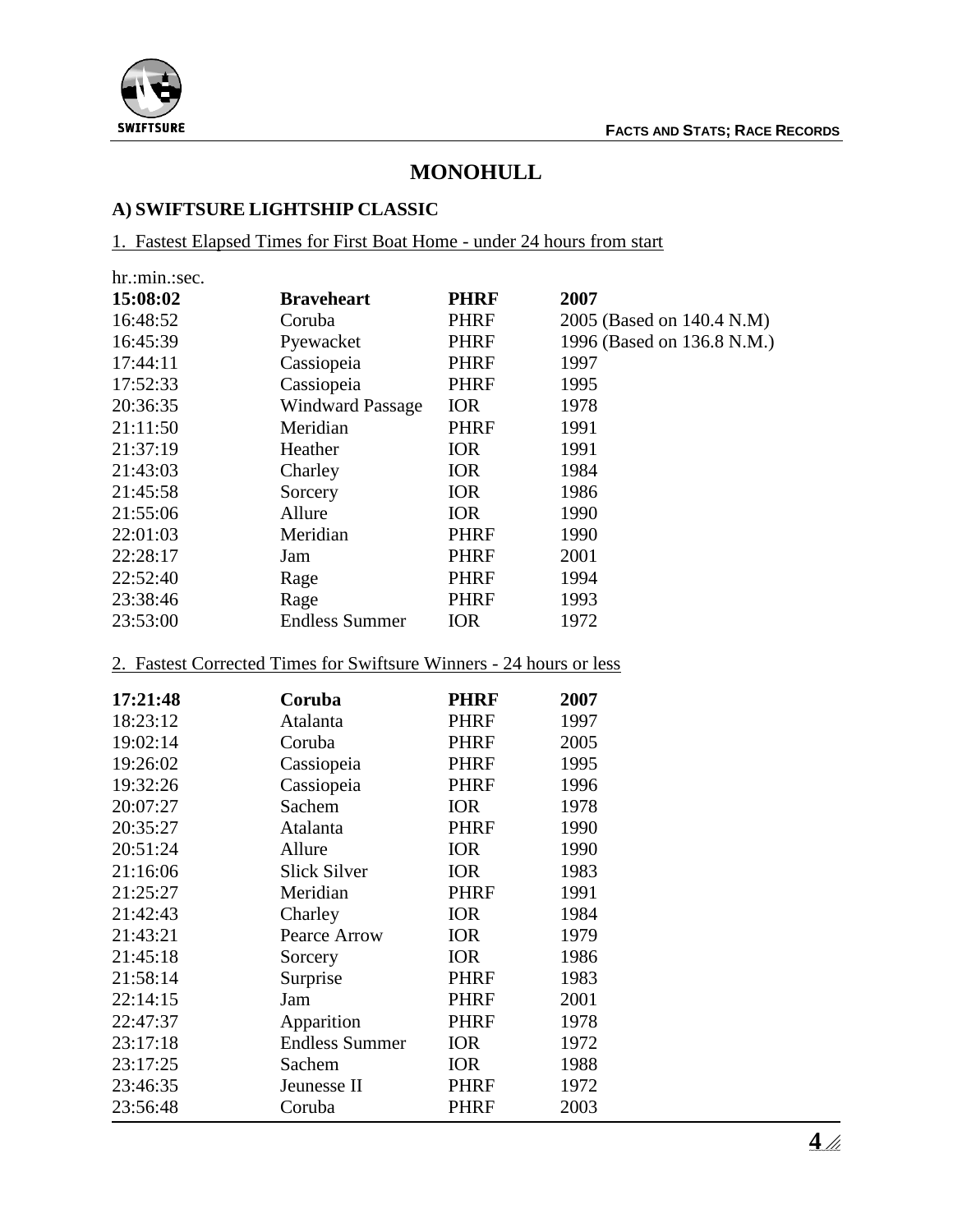

#### **B) CAPE FLATTERY**

1. Fastest Elapsed Times for First Boat Home - under 18 hours

| 12:51:13 | <b>Flash</b>       | <b>PHRF</b>       | 2007 |
|----------|--------------------|-------------------|------|
| 14:51:13 | Wind Bird          | PHRF Light        | 1996 |
| 15:41:50 | Sally              | <b>PHRF</b>       | 1985 |
| 15:42:58 | Kasatka            | <b>PHRF Heavy</b> | 1996 |
| 15:50:13 | Wind Bird          | PHRF Light        | 1995 |
| 16:02:29 | Sly'd Away         | PHRF Light        | 1997 |
| 16:05:46 | Pachena            | <b>PHRF Heavy</b> | 1995 |
| 16:07:53 | <b>Time Bandit</b> | <b>PHRF Heavy</b> | 1997 |
| 16:18:48 | Oaxaca             | PHRF Light        | 1991 |
| 16:59:19 | Coruba             | PHRF Light        | 1993 |
| 17:06:24 | Pendragon III      | <b>IOR</b>        | 1991 |
| 17:07:24 | Jo                 | <b>IMS</b>        | 1991 |
| 17:16:50 | Pachena            | <b>PHRF Heavy</b> | 1991 |
| 17:30:19 | Pachena            | <b>PHRF Heavy</b> | 1993 |

#### 2. Fastest Winner on Corrected Time - under 16 hours

| 11:27:23 | <b>Pendragon III</b> | <b>IOR</b>        | 1991 |
|----------|----------------------|-------------------|------|
| 12:51:15 | Mo Bettah Two        | <b>IOR</b>        | 1985 |
| 12:56:50 | Sally                | <b>PHRF</b>       | 1985 |
| 13:00:29 | Mad Max              | <b>IOR</b>        | 1993 |
| 13:17:19 | Wind Bird            | PHRF Light        | 1996 |
| 13:53:59 | Kasatka              | <b>PHRF Heavy</b> | 1996 |
| 14:03:22 | Pachena              | <b>PHRF</b> Heavy | 1995 |
| 14:11:18 | Wind Bird            | PHRF Light        | 1995 |
| 14:38:39 | Sly'd Away           | PHRF Light        | 1997 |
| 14:52:26 | <b>Time Bandit</b>   | <b>PHRF Heavy</b> | 1997 |
| 15:01:50 | Pachena              | <b>PHRF Heavy</b> | 1991 |
| 15:08:54 | Mo Bettah Two        | <b>IOR</b>        | 1988 |
| 15:15:19 | Pachena              | <b>PHRF Heavy</b> | 1993 |
| 15:38:48 | Oaxaca               | PHRF Light        | 1991 |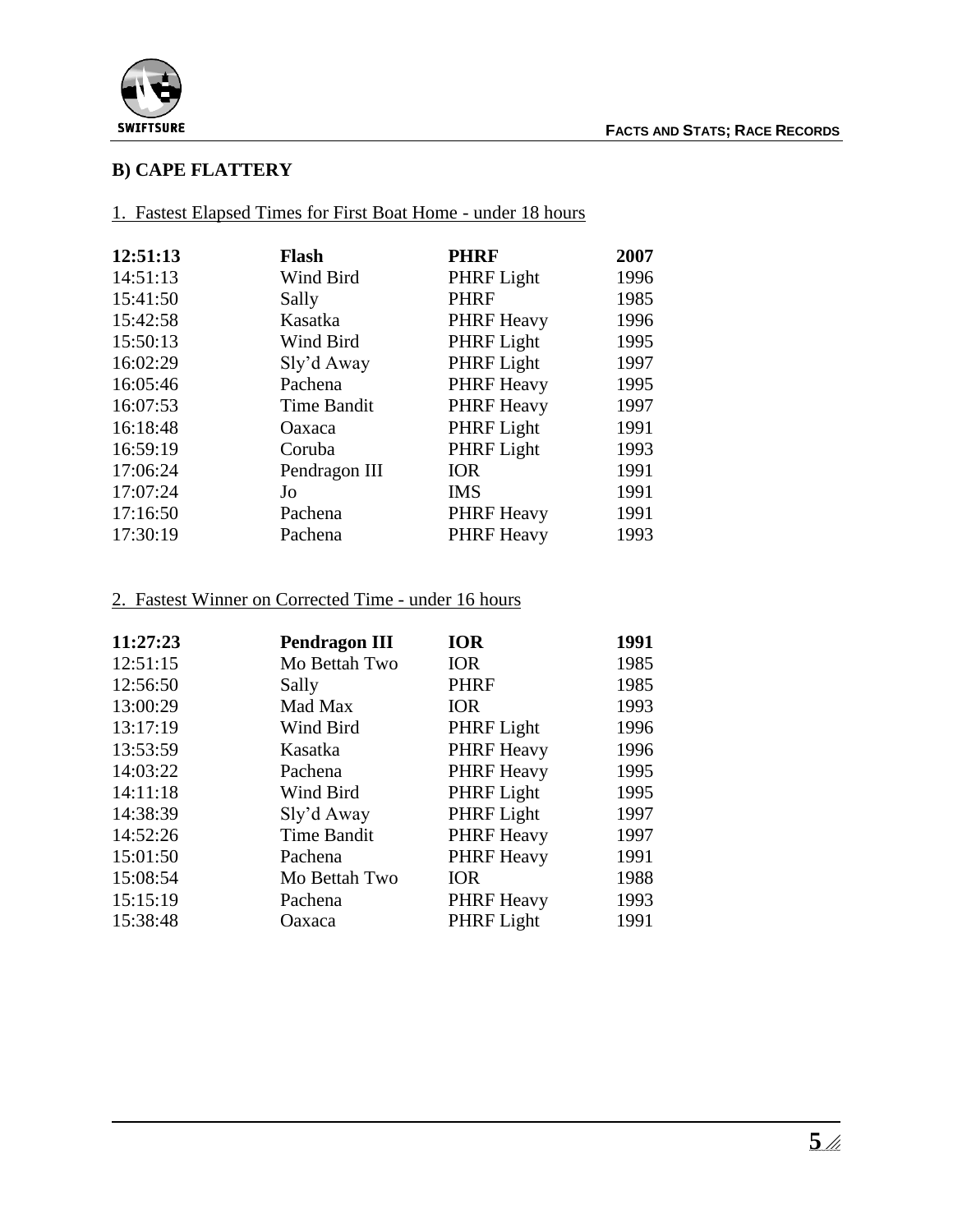

# **C) JUAN DE FUCA**

#### 1. Fastest Elapsed Times for First Boat Home - under 15 hours

| 9:18:53  | Yummy            | <b>PHRF</b>       | 2005 |
|----------|------------------|-------------------|------|
| 11:20:50 | <b>Bullitt</b>   | <b>PHRF</b>       | 2007 |
| 11:45:26 | Aldebaran        | PHRF Light        | 1996 |
| 12:06:41 | Poudre d'Or      | <b>PHRF Heavy</b> | 1996 |
| 12:22:24 | Knockout         | <b>PHRF</b>       | 1984 |
| 12:48:58 | Hagar            | <b>IOR</b>        | 1984 |
| 13:05:50 | Goyama           | <b>IOR</b>        | 1978 |
| 13:25:18 | Hagar            | <b>IOR</b>        | 1980 |
| 13:56:30 | <b>Red Dwarf</b> | <b>PHRF</b>       | 1997 |
| 14:07:20 | Warhawk          | <b>PHRF</b>       | 1985 |
| 14:18:37 | Tarka            | <b>PHRF</b>       | 1980 |
| 14:32:57 | Horizon          | <b>PHRF</b>       | 1991 |
| 14:42:26 | Serada           | <b>IOR</b>        | 1982 |
| 14:50:28 | Pachena          | <b>PHRF</b>       | 1975 |
| 14:53:09 | Sea Spell II     | PHRF              | 1982 |

#### 2. Fastest Corrected Times for Winners - under 12 hours

| 08:03:11 | <b>Aldebaran</b> | <b>PHRF Light</b> | 1996 |
|----------|------------------|-------------------|------|
| 08:04:07 | Poudre d'Or      | <b>PHRF Heavy</b> | 1996 |
| 09:15:27 | Fred Again       | <b>IOR</b>        | 1984 |
| 09:38:06 | Goyama           | <b>IOR</b>        | 1978 |
| 09:43:39 | Knockout         | <b>PHRF</b>       | 1984 |
| 09:52:38 | Outlaw           | <b>IOR</b>        | 1980 |
| 10:20:36 | <b>Red Dwarf</b> | <b>PHRF</b>       | 1997 |
| 10:24:50 | Sea Jay          | <b>PHRF</b>       | 1985 |
| 10:55:55 | Romada           | <b>PHRF</b>       | 1980 |
| 11:13:20 | Serada           | <b>IOR</b>        | 1982 |
| 11:26:47 | Teaser           | <b>PHRF</b>       | 2000 |
| 11:46:06 | Outlaw           | <b>IOR</b>        | 1979 |
| 11:59:17 | Sea Spell II     | <b>PHRF</b>       | 1982 |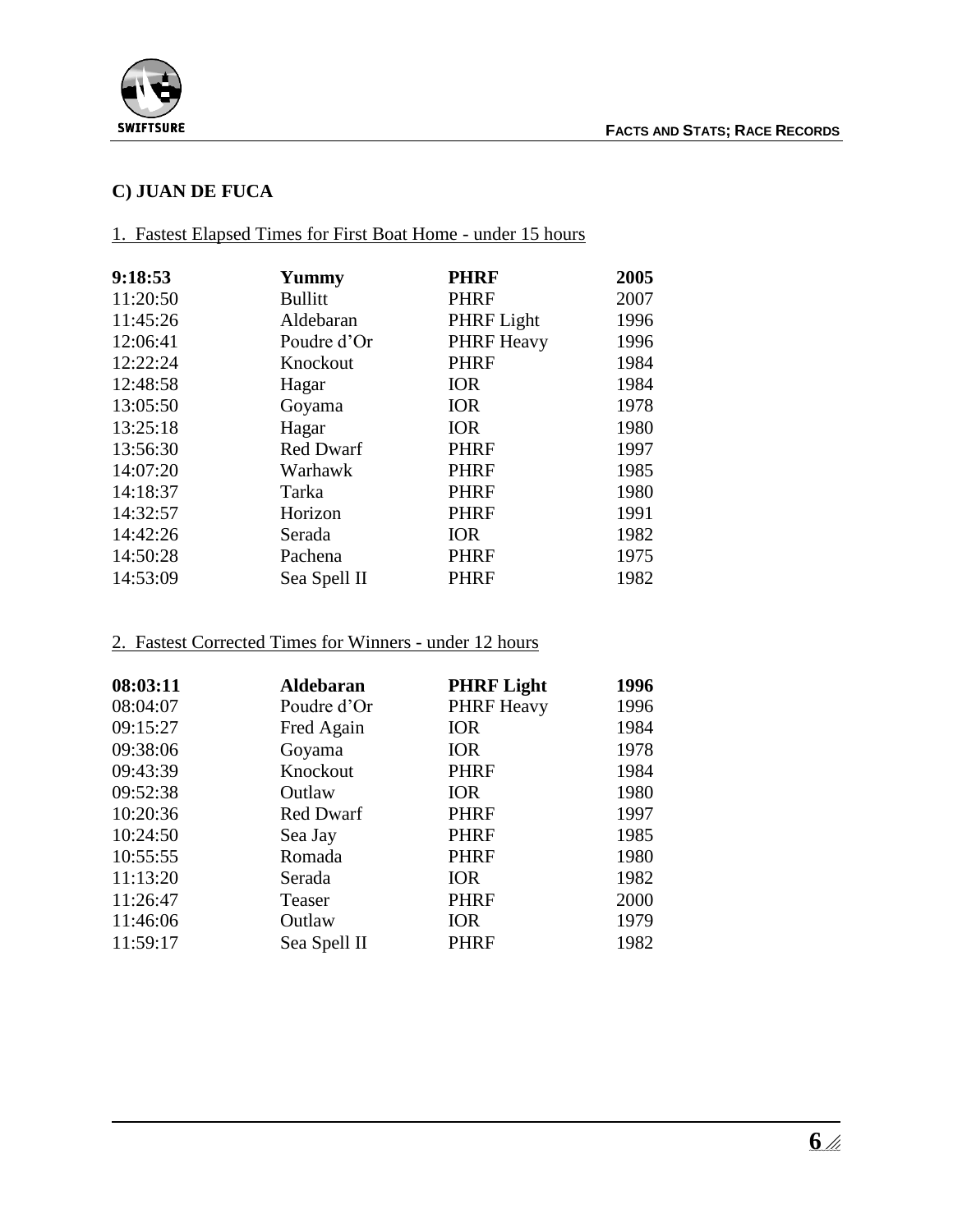

# **MULTIHULL**

*Note: these are all the results, not listed by highest or lowest.*

# **A) SWIFTSURE LIGHTSHIP CLASSIC**

Fastest Times for Winner

|       | Elapsed   | <b>Boat</b>                | Corrected |
|-------|-----------|----------------------------|-----------|
| 1986  | 40:38:11  | Invictus                   | 38:56:02  |
| 1987  | 29:52:20  | Chaak                      | 29:18:17  |
| 1988  | 29:41:37  | Chaak                      | 29:07:34  |
| 1989  | not avail | Chaak                      | not avail |
| 1990  | 30:05:45  | Chaak                      | 28:57:39  |
| 1991  | 25:59:36  | Cha Cha                    | 23:02:32  |
| 1997  | 14:35:29  | <b>Stars &amp; Stripes</b> | 23:19:53  |
| 1998* | 30:13:42  | Humdinger                  | 31:03:52  |

\*Last year that this category was in place.

### **B) NEAH BAY/ CAPE FLATTERY**

| Fastest times for winner |               |                        |          |
|--------------------------|---------------|------------------------|----------|
| 1992                     | 24:47:00      | Tardis                 | 24:22:00 |
| 1993                     | 26:20:25      | Flipper                | 25:08:45 |
| 1994                     | 20:24:29      | Tardis                 | 21:14:47 |
| 1995                     | 14:35:04      | Flipper                | 14:34:40 |
| 1996                     | 12:44:20      | Hanoman                | 11:57:23 |
| 1997                     | 14:00:26      | Hanoman                | 13:18:31 |
| 1998                     | 28:11:30      | Hanoman                | 27:31:16 |
| 2000                     | 10:32:06      | Dragonfly              | 14:07:31 |
| 2001                     | 09:03:00      | <b>Dragonfly</b>       | 12:38:25 |
| 2002                     | not available | <b>Bad Kitty</b>       | 35:12:17 |
| 2003                     | not available | Dragonfly              | 15:10:45 |
| 2004                     | 13:23:53      | Redshift               | 25:37:39 |
| 2005                     | 6:58:55       | Cheekee Monkee         | 12:09:49 |
| 2006                     | 2:10:25       | Redshift               | 21:14:51 |
| 2007                     | 7:50:51       | <b>Blue Lightening</b> | 12:56:25 |
| 2008                     | 19:30:39      | Makika                 | 19:72:53 |
| 2009                     | 14:41:39      | Dragonfly              | 17:42:33 |
| 2010                     | 10:22:49      | Dragonfly              | 13:23:43 |
|                          |               |                        |          |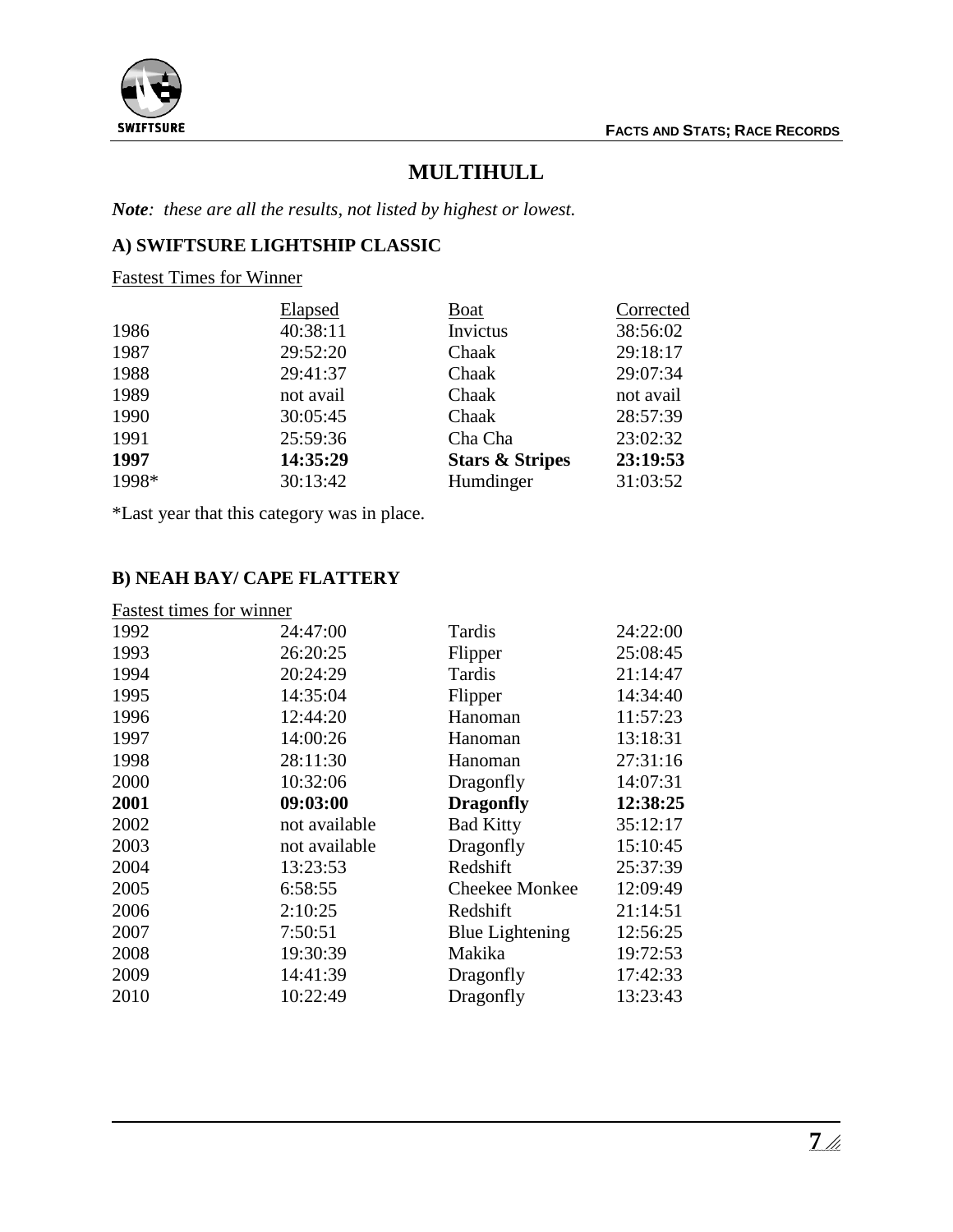

#### **ADDITIONAL INFORMATION ON OVERALL SWIFTSURE LIGHTSHIP CLASSIC WINNERS**

The last page of the Golby - Hewitt book provides some additional information on the winners of the Swiftsure Classic from 1930 to 1980. The following facts and stats updates list and provide similar information on the winners racing under other handicap systems (i.e. PHRF as well as IOR).

| Year         | <b>Rating</b> | <b>Entries</b> | Yacht<br><b>Name</b> | <b>Skipper(s)</b> | <b>Yacht Club</b>  | LOA        | <b>Designer</b>     |
|--------------|---------------|----------------|----------------------|-------------------|--------------------|------------|---------------------|
| 1981         | <b>IOR</b>    | 79             | Heather              | F. Roswold        | Sloop              | Custom 41' | Perry               |
|              |               |                |                      |                   | Tavern             |            |                     |
| 1982         | <b>IOR</b>    | 79             | Pachena              | J. Newton         | W. Van YC          |            |                     |
| 1983         | <b>IOR</b>    | 63             | <b>Slick Silver</b>  | D.                | Vancouver          |            |                     |
|              |               |                |                      | Haddleton         | Rowing             |            |                     |
| 1984         | <b>IOR</b>    | 67             | Charley              |                   | R. Van YC          | Custom     | Ron<br>Holland      |
| 1985         | <b>IOR</b>    | 41             | Country<br>Style     | S. Merriman       | R. Vic YC          | Crown 34   |                     |
| 1986         | <b>IOR</b>    | 44             | Sorcery              |                   | California         |            |                     |
| 1987         | <b>IOR</b>    | 29             | Sachem               | W. Buchan         | <b>CYC</b> Seattle |            |                     |
| 1988         | <b>IOR</b>    | 20             | Sachem               | W. Buchan         | <b>CYC</b> Seattle |            |                     |
| 1989         | <b>IOR</b>    | 19             | Resusci-             | F.                | R. Van YC          | C&C 40?    |                     |
|              |               |                | tation               | Thompson          |                    |            |                     |
| 1990         | <b>IOR</b>    | 24             | Allure               |                   |                    | Custom 50' | <b>Bill Lee</b>     |
| 1991         | <b>IOR</b>    | 11             | Sachem               | W. Buchan         | <b>CYC</b> Seattle | Custom 41' | Peterson            |
| 1992         | <b>IOR</b>    | 10             | Sachem*              | W. Buchan         | <b>CYC</b> Seattle | Custom 41' | Peterson            |
| 1993<br>$**$ | <b>PHRF</b>   | 18             | Meridian             | T. Clark          | <b>CYC</b> Seattle | Custom 70' | C. Schiff;<br>Perry |
| 1994<br>$**$ | <b>PHRF</b>   | 48             | Rage                 | S. Rander         | Portland           | Custom 70' | Wylie               |
| 1995<br>$**$ | <b>PHRF</b>   | 24             | Cassiopeia           | R. Burnett        | <b>CYC</b> Seattle | Custom 72' | Laurie<br>Davidson  |
| 1996<br>**   | <b>PHRF</b>   | 36             | Cassiopeia           | R. Burnett        | <b>CYC</b> Seattle | Custom 72' | Laurie<br>Davidson  |
| 1997<br>$**$ | <b>PHRF</b>   | 28             | Atalanta             | R. Hedreen        | <b>CYC</b> Seattle | Custom 73' | Tripp               |
| 1998         | <b>PHRF</b>   | 28             | Night<br>Runner      | D. & K.<br>Fryer  | Seattle YC         | Custom 42' |                     |

#### **Notes**:

• \*For 1992, winner of Swiftsure IOR fleet awarded R. Van YC Trophy, not Swiftsure Trophy.

\*\*For 1993-97, overall Swiftsure winner awarded Canadian Coast Guard Trophy.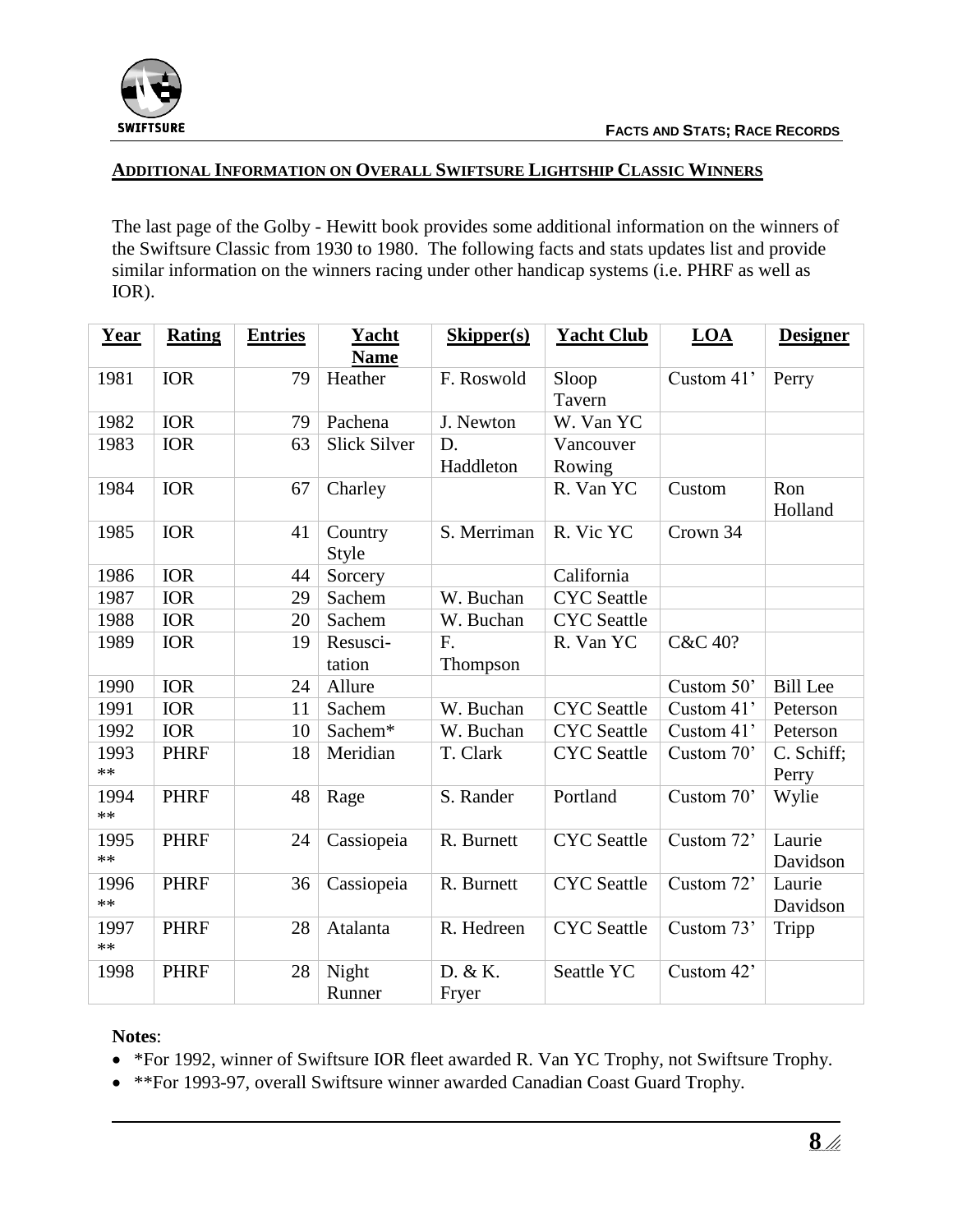

While the Swiftsure Lightship Classic is the premier race, for many years (until 1993) participation was limited to those racing under the IOR system. Only those boats got a crack at the Swiftsure Trophy. To recognize properly those winners under the PHRF system on the long course, a parallel listing has been prepared.

| <b>Year</b> | <b>Rating</b> | <b>Entries</b> | <b>Yacht</b><br><b>Name</b> | <b>Skipper(s)</b>             | <b>Yacht Club</b>  | LOA                          | <b>Designer</b>      |
|-------------|---------------|----------------|-----------------------------|-------------------------------|--------------------|------------------------------|----------------------|
| 1969        | <b>PHRF</b>   | 12             | Intrepid                    |                               |                    |                              |                      |
| 1970        | <b>PHRF</b>   | 11             | Kaiulani                    |                               |                    |                              |                      |
| 1971        | <b>PHRF</b>   | 31             | Emeraude                    |                               |                    |                              |                      |
| 1972        | <b>PHRF</b>   | 28             | Jeunesse II                 | P. Cote                       | R. Van YC          | 48' yawl                     |                      |
| 1973        | <b>PHRF</b>   | 46             | White<br>Squall             | G. Teats                      | <b>CYC</b> Tacoma  | Cal 40                       |                      |
| 1974        | <b>PHRF</b>   | 45             | White<br>Squall             | G. Teats                      | <b>CYC</b> Tacoma  | Cal 40                       |                      |
| 1975        | <b>PHRF</b>   | 92             | Predicament                 | J. Smith                      |                    | Columbia<br>30               |                      |
| 1976        | <b>PHRF</b>   | 128            | African Star                | D. Fryer                      | <b>SYC</b>         | 35' cutter                   | Atkin                |
| 1977        | <b>PHRF</b>   | 110            | <b>African Star</b>         | D. Fryer                      | <b>SYC</b>         | 35' cutter                   | Atkin                |
| 1978        | <b>PHRF</b>   | 133            | Apparition                  | M. Fiander<br>W. White        | <b>CYC</b> Seattle |                              |                      |
| 1979        | <b>PHRF</b>   | 160            | Deliverance                 | G. Palo                       | <b>CYC</b> Tacoma  | Viking<br>33                 |                      |
| 1980        | <b>PHRF</b>   | 97             | Delicate<br><b>Balance</b>  | R.<br>Gunsolus                | <b>CYC</b> Seattle | Tartan 10<br>$-30'$          |                      |
|             | <b>PHRF</b>   | 73             | Encounter                   | H. Bacon                      | R. Vic YC          | PT 10 -<br>30'               |                      |
| 1981        | <b>PHRF</b>   | 105            | Pietarsaari                 | R. Barnes                     | <b>CYC</b> Seattle | Baltic 39                    |                      |
|             | <b>PHRF</b>   | 76             | Maria XI                    |                               | R. Van YC          | <b>CS 36</b>                 |                      |
| 1982        | <b>PHRF</b>   | 110            | Ksan                        | <b>B.</b> Davis               | R. Van YC          | Custom<br>41'                | Peterson             |
|             | <b>PHRF</b>   | 58             | Surprise                    | G. Maurer                     | <b>SYC</b>         | <b>C&amp;C 35</b><br>Mark II |                      |
| 1983        | <b>PHRF</b>   | 112            | Surprise                    | G. Maurer                     | <b>SYC</b>         | <b>C&amp;C 35</b><br>Mark II |                      |
|             | <b>PHRF</b>   | 50             | Icarian                     | C.<br>Teasdale                |                    | Cape<br>North 43             | Ted<br><b>Brewer</b> |
| 1984        | <b>PHRF</b>   | 94             | Bonnie                      | C. Badgley<br>K.<br>Callaghan | <b>CYC</b> Seattle |                              |                      |
|             | <b>PHRF</b>   | 71             | Courtship                   | D. Collins                    | Eagle Harbour      | <b>C&amp;C 35</b>            |                      |
| 1985        | <b>PHRF</b>   | 104            | Cheetah                     | P. Clark<br>G. Millar         | Quartermaster      | Islander<br>36               |                      |